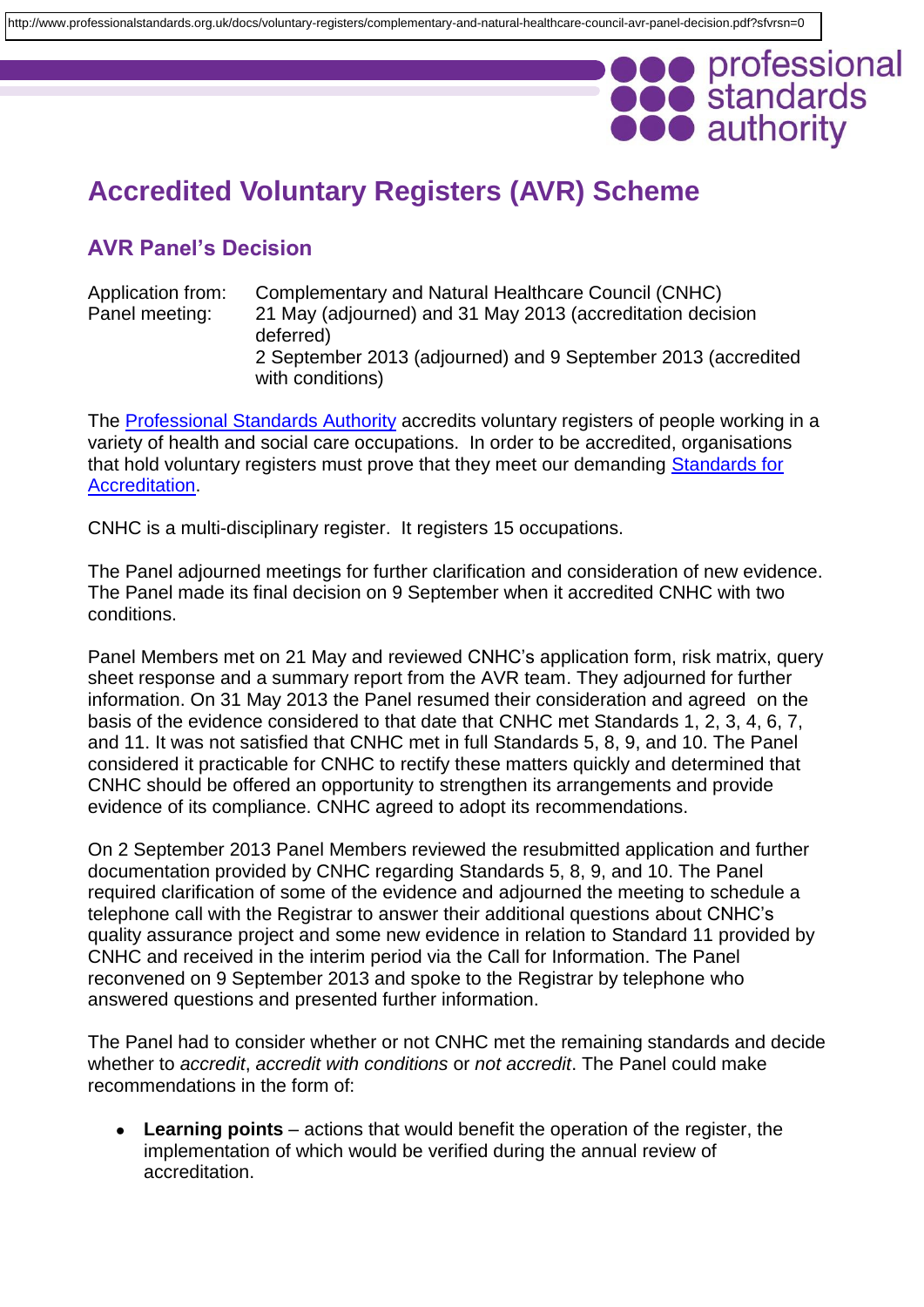- **Instructions** actions that would improve practice but do not affect compliance  $\bullet$ with Standards and the Panel requires to be implemented and be satisfied of appropriate implementation within a given timeframe.
- **Conditions** changes that must be made in order to gain accreditation.

### **Outcome**

On 31 May the Panel decided to defer the application for accreditation of CNHC's register until the following recommendations were addressed to ensure that all the standards were fully met.

- $\bullet$ Recommendation 1: Quality Assurance Project – participation of verifying organisations (VOs) in the quality assurance project is essential and should therefore be mandatory. CNHC should provide a plan highlighting when it will receive and review evidence submitted by all VOs.
- Recommendation 2: Integrity of the Register CNHC should have a mechanism in  $\bullet$ place to ensure that all its registrants comply with its education and training standards, particularly those who had been practising for four years or less at the time of initial registration with CNHC.

The Panel considered two scenarios: a) the evidence submitted through the quality assurance project may demonstrate that a specific verifying organisation might not have appropriately applied the standards required for CNHC registration (noncompliant case); b) some verifying organisations are not engaged in the quality assurance project so CNHC is unable to assure that its criteria are being applied appropriately (non-engaged case). In both cases, CNHC should have a mechanism in place to assure itself that registrants verified by non-compliant and non-engaged verifying organisations still meet its education and training requirements.

• Recommendation 3: Enforcing and Promoting standards – CNHC should have a plan in place that demonstrates how it will proactively promote and enforce its Code of Conduct amongst registrants, particularly, sections related to misleading advertisement. The plan should include active promotion of its advertising guidelines and other relevant codes/advice from the Committee of Advertising Practice and Advertising Standards Authority.

On 9 September the Panel concluded that it was satisfied that all of the Standards were met subject to compliance within a specified time of two Conditions. The Panel decided to Accredit with Conditions CNHC's register of complementary therapists.

## **Conditions:**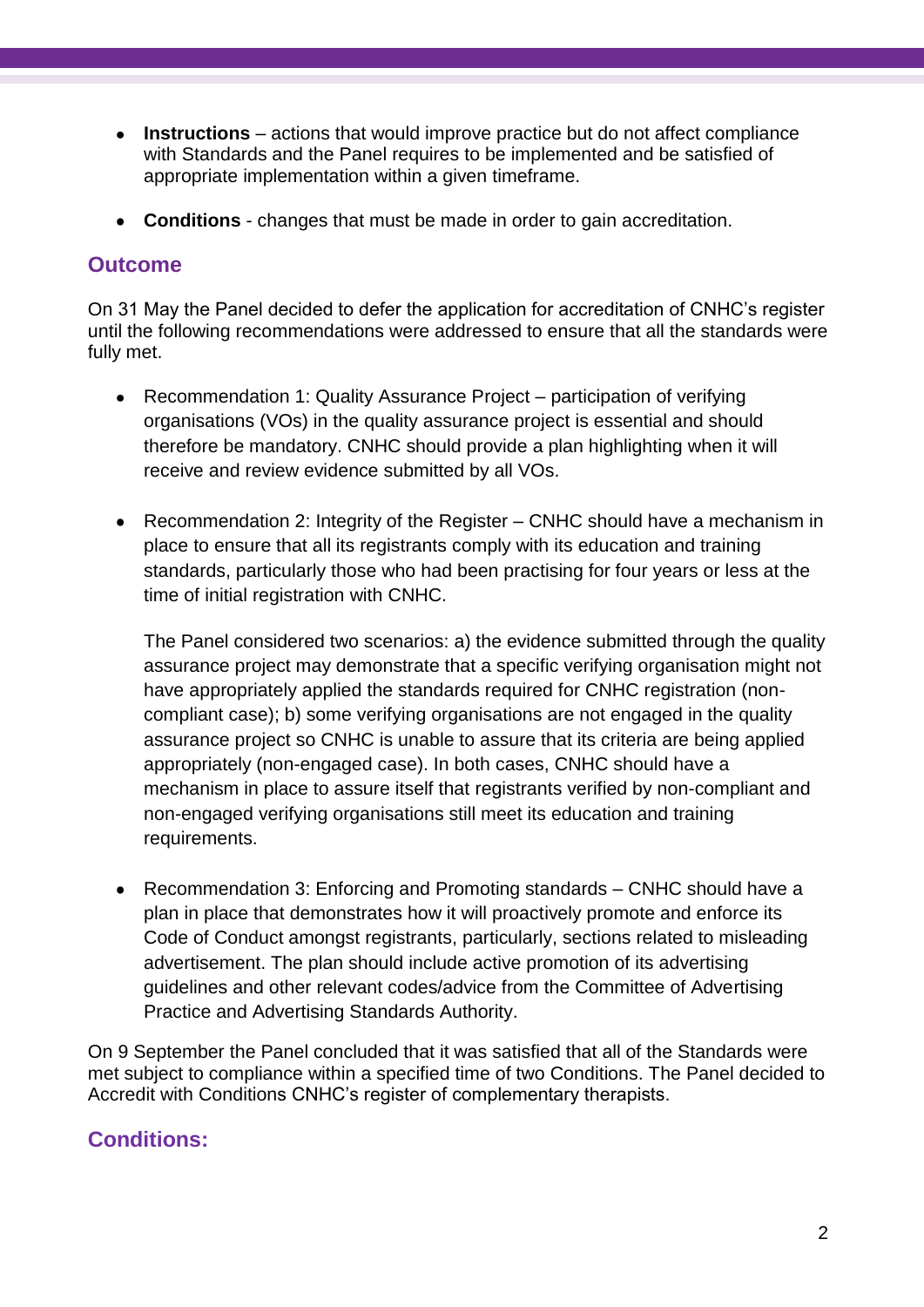- Condition 1: CNHC must have a single complaints procedure where the criteria for  $\bullet$ handling and recording of these complaints both informally or formally are explicitly clear to the public and explain the types of complaints for which informal resolution is not suitable (e.g. dishonesty, fraud, repeated complaints and so forth). Its criteria and process for escalating complaints from informal to formal procedures must also be clear to the public.
- Condition 2: The 110 complaints discussed in the resubmitted application must be assessed according to procedure and either resolved informally where appropriate or escalated to formal resolution, i.e. sent to the Investigating Committee. The AVR team should be notified when all complaints have been resolved or escalated to formal resolution. A plan for resolution of all complaints should be provided with notification.

CNHC has until the 31<sup>st</sup> of October 2013 to comply with conditions.

The Panel will verify compliance with Condition 1 by reviewing the revised complaints procedure. It has also asked the AVR Team to conduct a site visit to verify compliance with Condition 2, including assessment of a sample of CNHC's handling and recording of these complaints (resolved informally where appropriate or escalated to formal resolution). The AVR Team will provide a report to the Panel who will decide whether the condition has been met.

Conditions are attached to a register's accreditation, and will be published on the directory of accredited voluntary registers. When compliance with the conditions has been verified they will be removed from the directory. Non-compliance with a condition may result in suspension or removal of accreditation.

## **Learning Points and Instructions**

Learning Points

CNHC may wish to signpost its registrants to relevant guidance on business practice.

Instructions:

- CNHC is to notify the AVR team of any new occupations it plans to include on the register.
- CNHC must ensure that only registrants make use of the AVR logo and other benefits of accreditation. It should monitor how its VOs and registrants communicate accreditation.
- CNHC is to ensure that its Code of Conduct states the consequences of breaching the Cancer Act 1939, and that its Guidance on the Cancer Act must identify the relevant sections of its Code. The final version of the Code, and Guidance,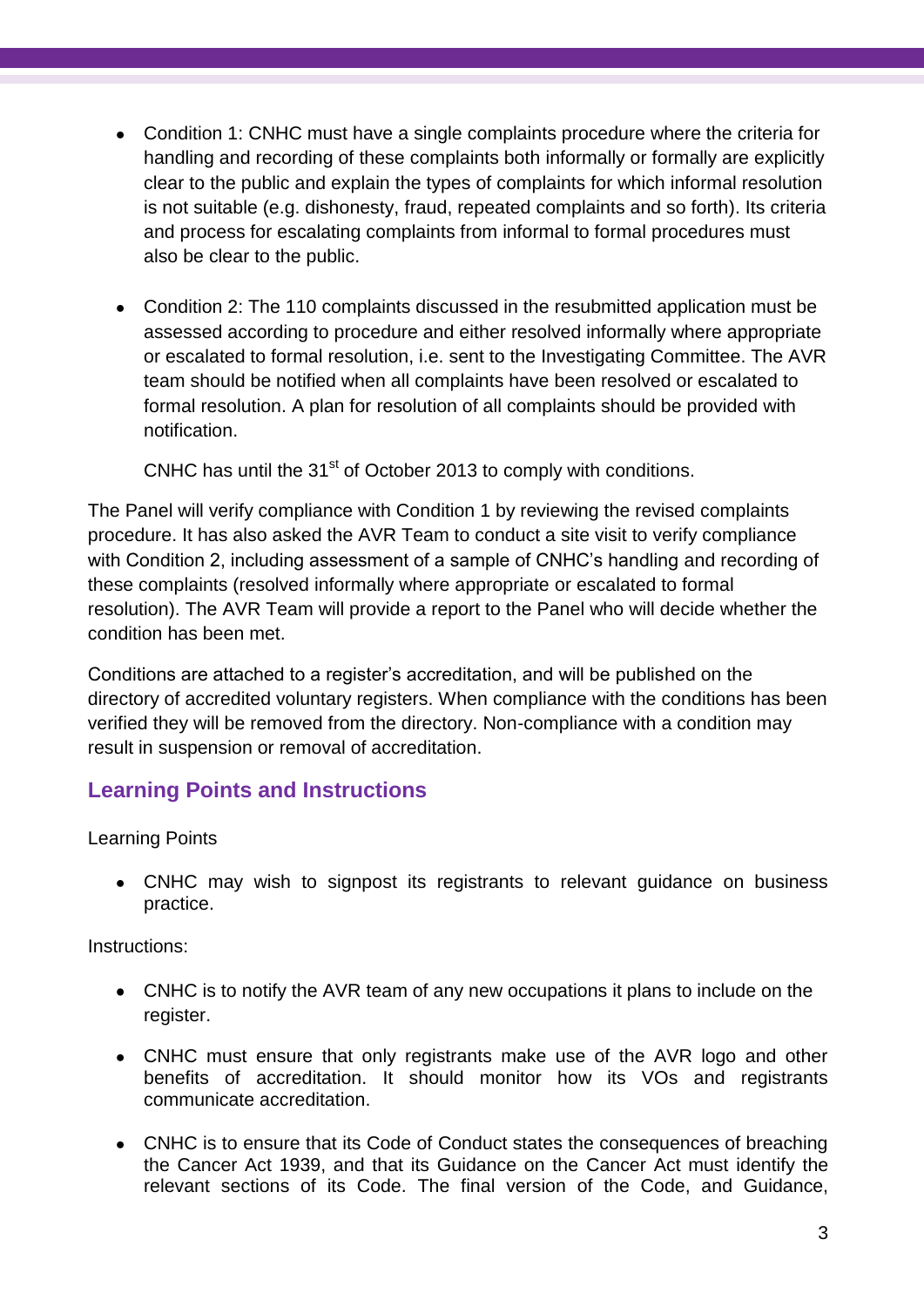demonstrating that this instruction has been addressed, should be sent to the AVR team.

- CNHC should expand the quality assurance project criteria in order to ensure that  $\bullet$ all its registrants comply with its education and training standards. The evidence from VOs reviewed by CNHC for the quality assurance project should include examples of successful and unsuccessful applications for both routes to the register: a) education and training; b) APEL route.
- CNHC is to devise a policy, establishing formal lines of reporting for professional associations (VOs) to raise patient safety concerns to CNHC, including notification of complaints against registrants. This could be included in the proposed Memorandum of Understanding (MOU) CNHC is planning to put in place with VOs in October 2013. The timeframe for compliance with this instruction is December 2013.

#### **Panel's Discussion**

Panel Members declared that they had previously had a working relationship with CNHC's Chief Executive/Registrar when she was the Chief Executive of the General Chiropractic Council. The Panel concluded that these former professional relationships did not constitute a conflict of interest.

At the 31 May meeting the Panel found on the basis of the evidence provided that Standards 1, 2, 3, 4, 6, 7, and 11 were met. At the 2 and 9 September meetings the Panel considered Standards 5, 8, 9, 10 and also re-considered Standard 11 in light of new information received in the resubmitted application and Call for Information.

The Panel considered each standard in turn.

#### **Standard 1: the organisation holds a voluntary register for people in health and/or social care occupations.**

The Panel considered that each of the fifteen occupations registered by CNHC (Alexander Technique Teaching, Aromatherapy, Bowen Therapy, Craniosacral Therapy, Healing, Hypnotherapy, Microsystems Acupuncture, Massage Therapy, Naturopathy, Nutritional Therapy, Reflexology, Reiki, Shiatsu, Sports Therapy and Yoga Therapy) satisfy the definition of health laid down in the National Health Service Reform and Health Care Professions Act 2002, section 25E (8) as amended by the Health and Social Care Act 2012, section 228.

The Panel discussed a response received through the Call for Information which argued that the majority of occupations registered by CNHC could not be classified as health care. The Panel considered that the definition of health care put forward in the response was narrower than the one in the 2012 Act. If accredited, the Panel instructed CNHC to notify the AVR team of new occupations it plans to include on the register in future so the test in the Act can be applied for these occupations.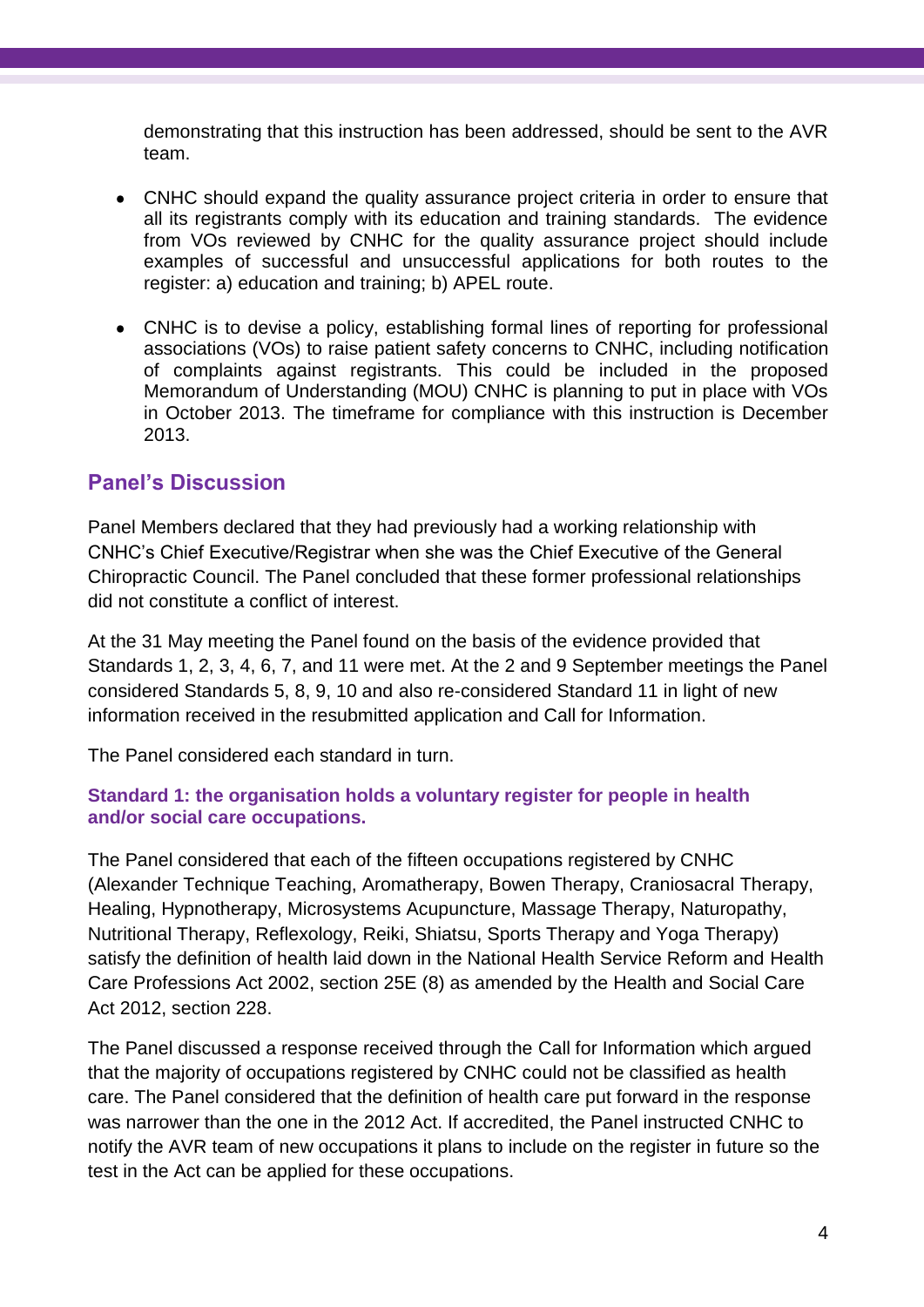The Panel was satisfied, from the evidence provided, that this Standard had been met and would require CNHC to implement the instruction discussed above if accreditation was granted.

#### **Standard 2: the organisation demonstrates that it is committed to protecting the public and promoting public confidence in the occupation(s) it registers.**

The Panel noted that CNHC has implemented a number of measures to strengthen its public protection focus, including a newly constituted Board with a lay majority; a quality assurance programme to ensure organisations that verify applications for CNHC registration are robust and consistent in applying set criteria and good practice (more details under standard 5 below); it has changed the standard of proof in fitness to practise proceedings from the criminal to the civil standard.

CNHC has 15 advisory Profession Specific Boards (PSB) within its governance structure – one for each of the disciplines CNHC registers – to review and advise CNHC on specific standards and risks for the relevant occupation.

The Panel was satisfied, from the evidence provided that this Standard had been met.

#### **Standard 3 (parts a and b): Risks**

The Panel noted a report by the House of Lords Select Committee on Science and Technology (Sixth Report, November, 2000) which acknowledges that there were minimal inherent risks from properly trained practitioners of complementary therapies: "many of the risks of CAM are not inherent, but only exist if practitioners are not properly trained, and that a good voluntary self-regulatory structure could ensure practitioners were properly trained" (para 5.20, page 287).

The Panel noted that CNHC's Profession Specific Boards have confirmed that there is no evidence of risk associated with the practice of multi disciplines by a practitioner during a single session with a service user.

The Panel agreed that CNHC demonstrated that it has an understanding of the risks presented by the occupations it registers, and that it takes effective action to mitigate them. When reviewing the risk matrix the Panel suggested that CNHC may wish to signpost its registrants to relevant guidance on business practice. The Panel decided to issue this as a learning point if accreditation was obtained.

The Panel was satisfied, from the evidence provided, that this Standard had been met and would require CNHC to consider the learning point discussed above if accreditation was granted.

**Standard 4: the organisation demonstrates that it has sufficient finance to enable it to fulfil its voluntary register functions effectively including setting standards, education, registration, complaints and removal from the register.**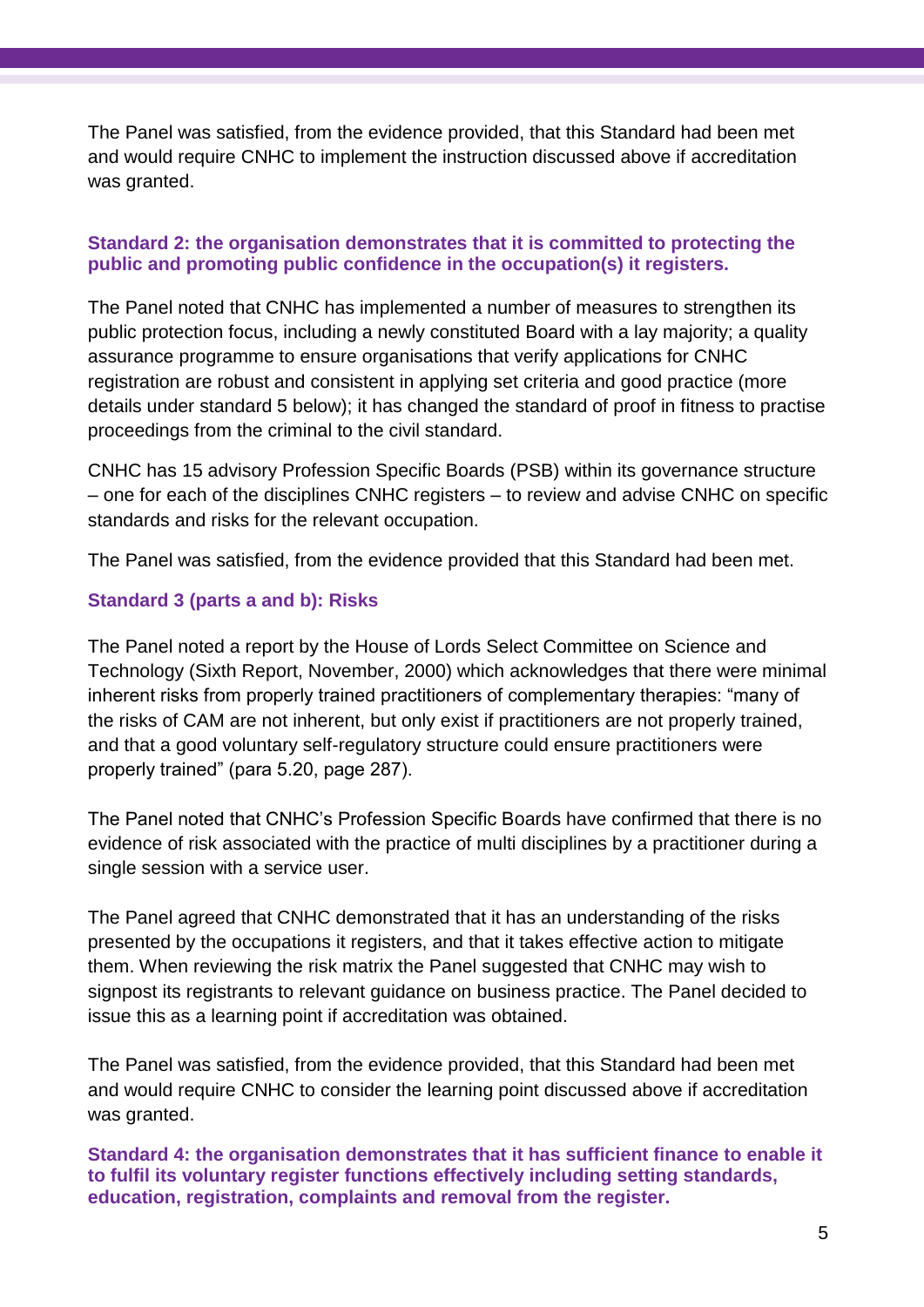The Panel was informed of the AVR team's due diligence checks that included reviews of CNHC's public and private financial records. The Panel noted that CNHC has professional indemnity insurance, which was validated by the AVR team.

The Panel noted that CNHC's financial sustainability could potentially be affected if verifying organisations were to cease verifying applications to CNHC's register, but noted that CNHC has mitigating processes in place to continue to be financially sustainable.

The Panel was satisfied, from the evidence provided, that this Standard had been met.

#### **Standard 5: the organisation demonstrates that it has the capacity to inspire confidence in its ability to manage the register effectively.**

The Panel noted that CNHC does not have total control over its registration process as verifying organisations (VOs) will ascertain whether or not the practitioner applying to join CNHC's register has the relevant education and training. This may impact on CNHC's capacity to inspire confidence in its ability to manage the register effectively. In light of that, CNHC developed a quality assurance project. In February 2013, 38 VOs agreed to participate and 18 had submitted evidence that they comply with CNHC verifying process criteria. Five declined to participate at that time, four were awaiting the outcome of discussion within their organisation, one would participate only when it is a mandatory requirement and 39 failed to respond at all. The Panel noted that annual submission of evidence would become mandatory if CNHC obtained accreditation and failure to submit evidence would result in the VO ceasing to verify applications for CNHC.

The Panel agreed that participation in the quality assurance project should be mandatory to ensure that CNHC had an appropriate mechanism to check whether or not VOs are verifying applications according to standardised criteria and good practice. It would strengthen CNHC's ability to inspire confidence in managing its register.

In addition, CNHC should consider whether or not it could expand evidence required from VOs to make it more 'outcome focused', for example, by requesting a sample of successful applications and also unsuccessful applications for CNHC registration in order to assess whether or not its criteria is being applied consistently and efficiently. Spot checks could also be considered.

The Panel noted in the resubmitted application that CNHC had since made participation in the Quality Assurance project mandatory from mid-June 2013 and that the Registrar had since reviewed evidence from every participating VO. 25 VOs had withdrawn from the project, been unable to provide the required evidence or failed the criteria. As a result CNHC's total number of Verifying Organisations was reduced from 77 to 52.

The Panel was now satisfied, from the evidence provided, that this Standard had been met.

**Standard 6: the organisation demonstrates that there is a defined knowledge**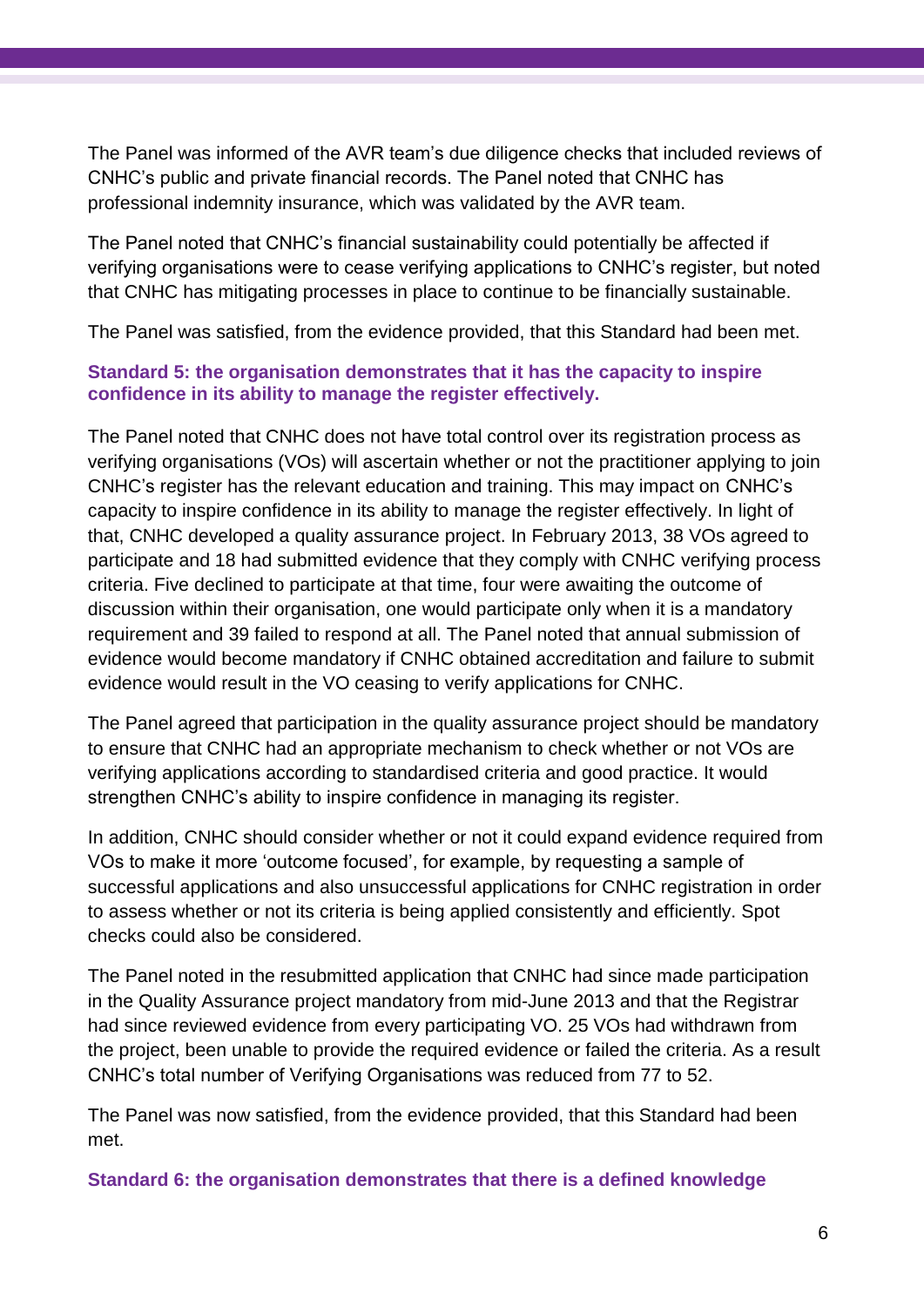#### **base underpinning the health and social care occupations covered by its register or, alternatively, how it is actively developing one. The organisation makes the defined knowledge base or its development explicit to the public.**

The professional associations (that verify eligibility for CNHC registration) were actively involved in defining the knowledge base for each of the 15 professions. The Panel further noted that Skills for Health has lead responsibility for writing and reviewing the National Occupational Standards (NOS) for the occupations CNHC registers and that all NOS have to meet the quality criteria set by the UK Commission for Employment and Skills (UKCES), who are responsible for the approval of all NOS across all industry sectors.

The Panel considered evidence provided and noted that the applicant demonstrated that there is a defined knowledge base underpinning the occupations covered by its registers. The knowledge base was explicit to the public. The instruction under Standard 1 above would also be relevant for this standard.

The Panel was satisfied, from the evidence provided, that this Standard had been met.

#### **Standard 7 (parts a - f): governance**

The Panel agreed that there may be potential for confusion around the use of the AVR quality mark, in that the VOs may be perceived to be accredited (and potentially use the quality mark) should the Authority accredit the CNHC's register. The Panel noted that CNHC does not allow verifying organisations to use its quality mark, only registrants. The same would apply to the AVR mark if accreditation was obtained. The Panel was assured that CNHC will monitor compliance by carrying out quarterly spot checks. The Panel decided to instruct CNHC, if accreditation was obtained, to ensure that only registrants make use of the AVR logo and other benefits of accreditation. It should monitor how its VOs and registrants communicate accreditation.

The Panel was satisfied from the evidence provided, that this Standard had been met and would require CNHC to implement the instruction discussed above if accreditation was granted.

#### **Standard 8 (parts a - h): setting standards for registrants**

The Panel noted that the current Code of Conduct, Performance and Ethics for Registrants (which is due to be reviewed) did not include a reference to the requirement for indemnity cover, despite it being mandatory for all CNHC registrants. CNHC has advised that the Code would be amended to include such requirement following the review. Furthermore, CNHC will seek evidence of indemnity cover from a random sample of registrants (10%) from May 2014. Registrants will also be asked whether or not any successful claims have been made against their cover.

The Panel also noted that, save for the guidance on advertising, CNHC did not currently publish supplementary guidance to facilitate compliance with its Code. CNHC confirmed that this will be addressed when the Code is reviewed, with a view to signposting registrants to relevant guidance.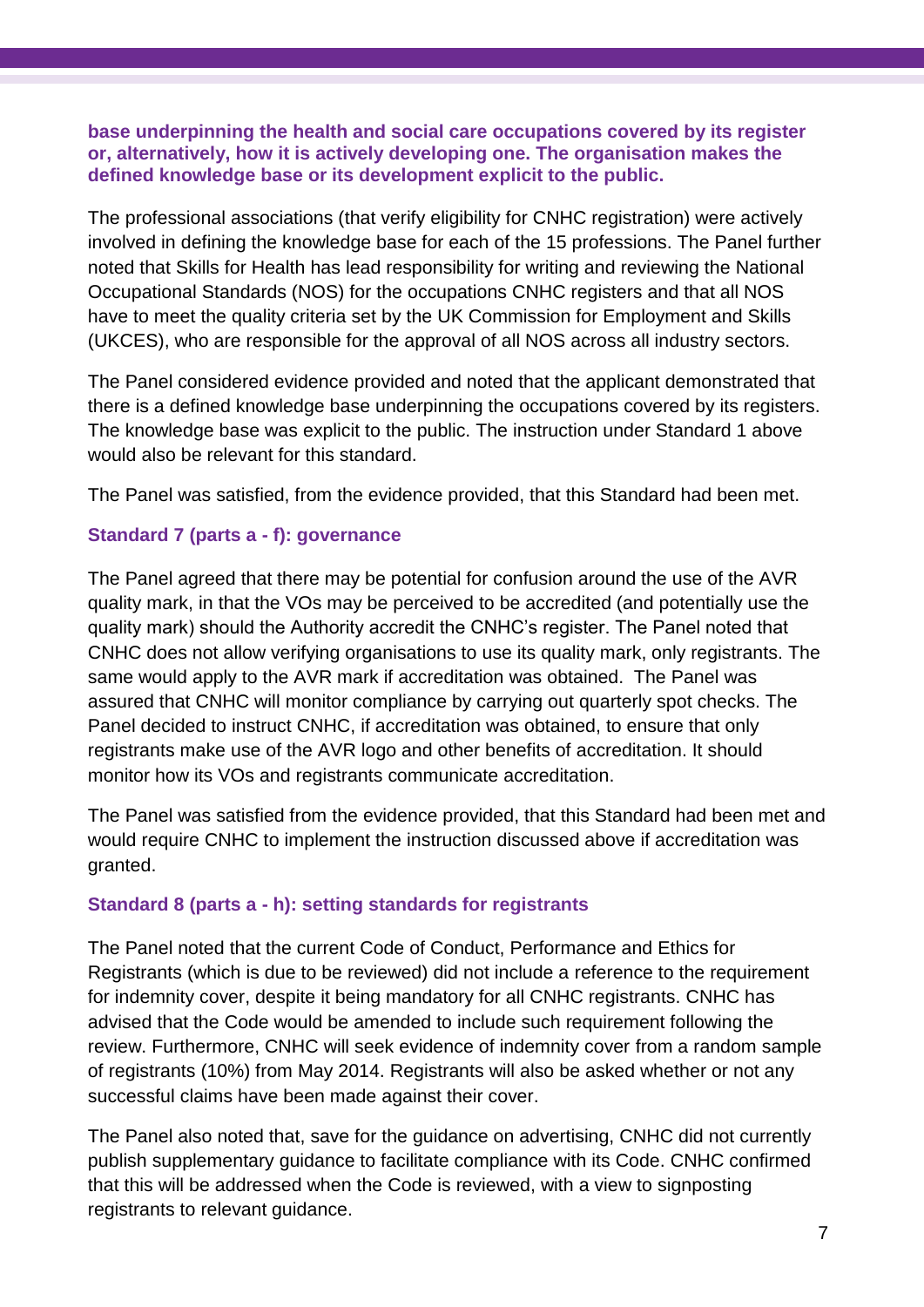The Panel considered that CNHC should have a plan in place that demonstrates how it will proactively promote and enforce its Code of Conduct amongst registrants, particularly, sections related to misleading advertising. The plan should include active promotion of its advertising guidelines and other relevant codes/advice from the Committee of Advertising Practice and the Advertising Standards Authority.

The Panel was not satisfied, from the evidence provided, that this Standard had been fully met and required CNHC to consider how to develop and implement the plan discussed above (also see recommendation 3 above).

At the 2 September meeting to discuss the resubmitted application, the Panel noted CNHC's on-going plans to promote CNHC and CAP-sourced advertising guidance in its Newsletter at least quarterly, and that it has recently published detailed guidance on the Cancer Act 1939 for registrants. The Panel also noted that CNHC is redesigning its Code of Conduct with the goal of it being used as a primary resource for registrants, including guidance for each standard, links to relevant legislation and further information. The Panel noted that CNHC could improve this by cross referencing its Code and its Guidance on the Cancer Act: it appeared that CNHC's Code of Conduct does not highlight the legal consequence of breaching the Cancer Act, and CNHC's Guidance on the Act does not highlight the consequence of breaching CNHC's Code. The Panel decided to issue an instruction for CNHC to ensure that its Code of Conduct states the consequences of breaching the Cancer Act, and that its Guidance on the Act must identify the relevant sections of its Code. This should be included in the revised Code of Conduct currently under consultation. The final version of the Code, and Guidance, demonstrating that this instruction has been addressed, should be sent to the AVR team.

The Panel was now satisfied from the evidence provided, that this Standard had been met and would require CNHC to implement the instruction discussed above if accreditation was granted.

#### **Standard 9 (parts a - d): education and training**

The Panel noted that practitioners must meet, as a minimum, the National Occupational Standards for safe and competent practice. This is verified by the professional associations, who have in turn provided written undertakings to CNHC affirming that there are processes in place to verify the training and skills outcomes of their members to the NOS. The Panel had agreed that the verification process was not adequately evaluated by CNHC as the quality assurance project was not yet compulsory and not all verifying organisations participated.

The Panel sought clarification from the Registrar on what would happen to registrants verified by a specific VO if the evidence submitted through the quality assurance project demonstrated that the same VO might not have appropriately applied the standards required for CNHC registration. In addition, some verifying organisations did not engage in the quality assurance project so CNHC was unable to assure that its criteria are being applied appropriately by VOs not engaged.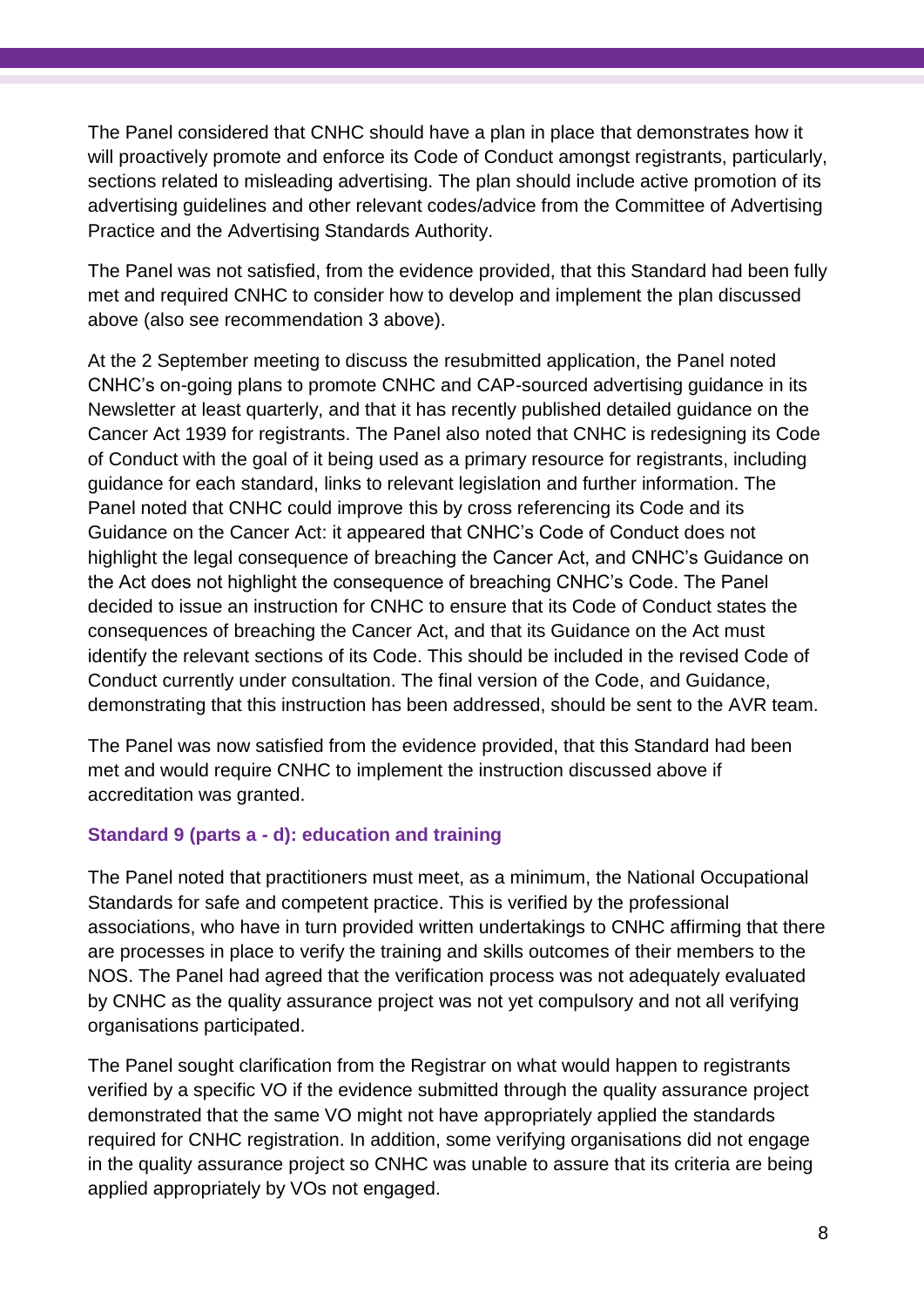The Panel noted clarification provided by the CNHC, including that 845 registrants (at the time of the 31 May meeting) were verified by organisations not engaged in the quality assurance project. The Panel was concerned with the absence of a mechanism to ensure that all CNHC registrants comply with its education and training standards, particularly those who had been practising for four years or less at the time of initial registration with CNHC. In light of that, the Panel agreed that Standard 9c, "requires its registrants to meet its educational standards and assures itself that they do", was not met.

The Panel noted that CNHC was collating information on training courses accepted by its VOs when verifying applications for CNHC registration. CNHC will compile a comprehensive list of courses and circulate to VOs in the same occupation in order to verify whether or not they accept the same training. This will allow CNHC to identify courses that are not commonly accepted, the reasons for that and whether or not action is required. This additional piece of work could strengthen CNHC's quality assurance of VOs.

At the 31 May meeting the Panel was not satisfied, from the evidence provided, that this Standard had been fully met and asked CNHC to consider implementation of a mechanism to ensure that all its registrants comply with its education and training standards, particularly those who had been practising for four years or less at the time of initial registration with CNHC (also see recommendation 2 above).

In the resubmitted application the Panel noted that CNHC had concluded its review of the evidence submitted by the VOs and found that 25 VOs either did not participate in the quality assurance project or did not meet its criteria. CNHC informed the Panel that 237 registrants on CNHC's register had their education and training verified by the aforementioned 25 VOs. CNHC checked the education and training requirement to join the 25 VOs and verified that most training courses required for membership met one of the following: a) training course was on a CNHC definitive list as meeting NOS and core curriculum (where applicable); b) have been verified by the industry lead body in the occupation as meeting NOS and core curriculum (where applicable); c) have been verified as meeting NOS and core curriculum (where applicable) by a VO that meets CNHC's quality assurance criteria; or d) have been verified by a CNHC Profession Specific Board as meeting NOS and core curriculum (where applicable). CNHC stated that the education and training of 223 registrants could be included in one of the above. The remaining 14 registrants were asked to provide certificates as evidence of their qualifications to CNHC for direct scrutiny. Registrants whose qualifications did not meet NOS (and core curriculum where applicable) would be removed from the register, and invited to re-apply via the APEL route. Refusal to provide certificates would also result in removal from the register.

The Panel sought assurance from the Registrar that the mechanism used by CNHC to assure itself that registrants meet its educational standards is sufficient, having not sighted the certificates of those 223 registrants. The Panel noted the Registrar's assurance that the mechanism used was reasonable to demonstrate registrants' compliance with CNHC's educational standards.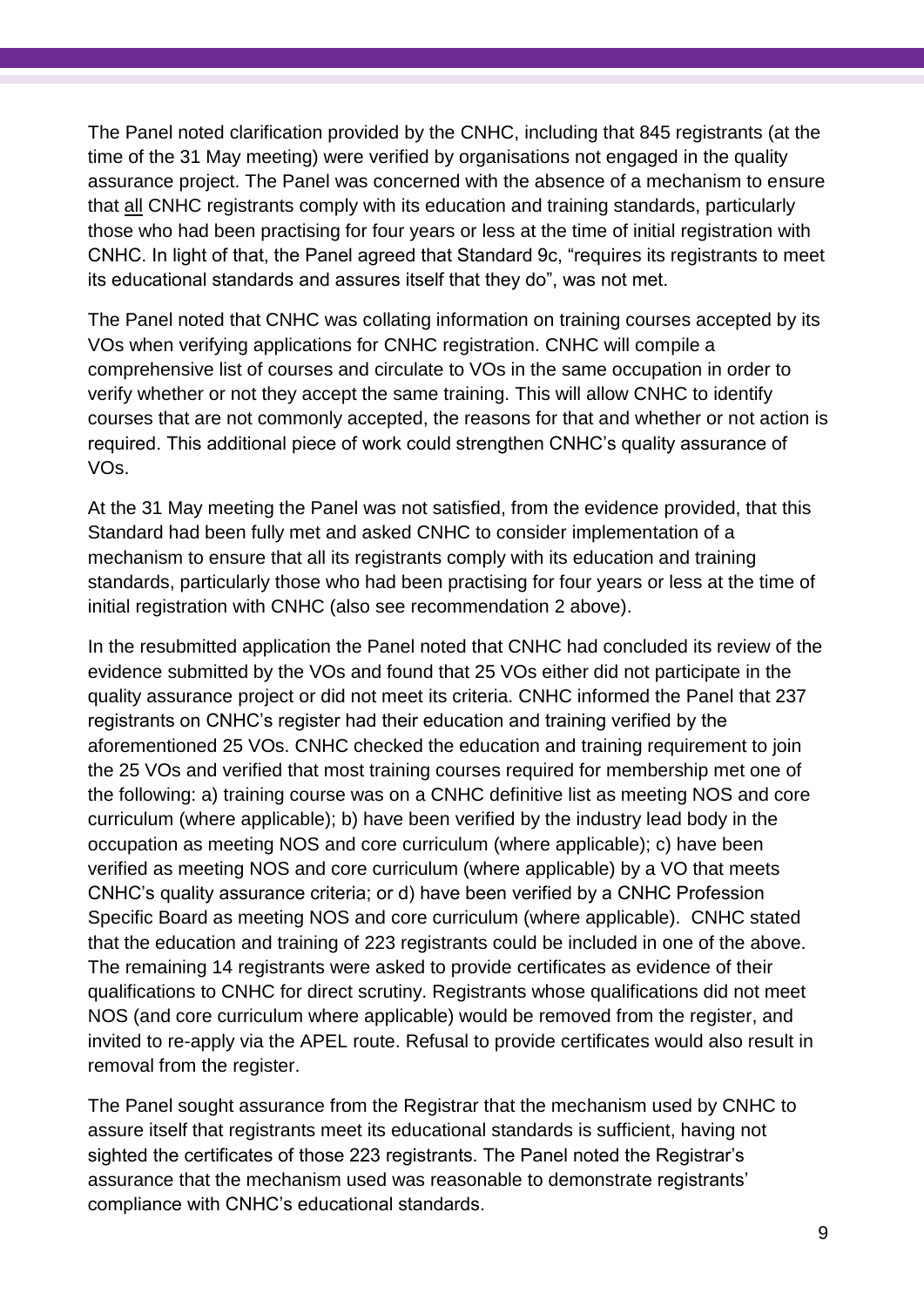The Panel agreed that CNHC must continue to ensure that all registrants meet its standards of education and training. The Panel decided to instruct CNHC that if accredited, it should expand the quality assurance project criteria in order to ensure that all its registrants comply with its education and training standards. The evidence from VOs reviewed by CNHC for the quality assurance project should include examples of successful and unsuccessful applications for both routes to the register: a) education and training; b) APEL route. Implementation of this instruction would improve the integrity of the register. Compliance with this instruction will be reviewed at annual review of accreditation.

The Panel was now satisfied from the evidence provided, that this Standard had been met and would require CNHC to implement the instruction discussed above if accreditation was granted.

#### **Standard 10 (parts a - f): the register**

The Panel noted that CNHC requires all registrants to complete a minimum of 15 hours of Continuing Professional Development (CPD) each year, of which at least ten hours must be directly relevant to each discipline for which they are registered with CNHC. A range of activities must be undertaken, with no more than five hours spent on any single activity in one year. CNHC registrants who register more than one discipline/occupation are required to complete a minimum of ten hours CPD per discipline, plus an additional five hours on more general but relevant learning and development activities. They are not to spend any more than one third of their CPD hours (per discipline) on any single activity. A log of activities must be kept. The Panel noted that an annual audit of 10% of registrants to verify compliance with CPD would start in May 2013.

The Panel noted CNHC's plans to formalise and improve its information-sharing arrangements with statutory healthcare regulators. If accredited, the Panel would instruct CNHC to devise a policy, establishing formal lines of reporting for professional associations (VOs) to raise patient safety concerns to CNHC, including notification of complaints against registrants (not a current requirement). This could be included in the proposed Memorandum of Understanding (MOU) CNHC is planning to put in place with VOs in October 2013. The timeframe for compliance with this instruction is December 2013.

At the 31 May meeting the Panel had found Standard 10c: "only allows those who meet its standards to join and remain on/be on the register", was not met due to the reasons discussed under Standard 9 above.

When considering the resubmitted application the Panel agreed that its recommendations had now been addressed and was now satisfied from the evidence provided, that this Standard had been met. It would require CNHC to implement the instructions discussed above (including instruction under Standard 9) if accreditation was granted.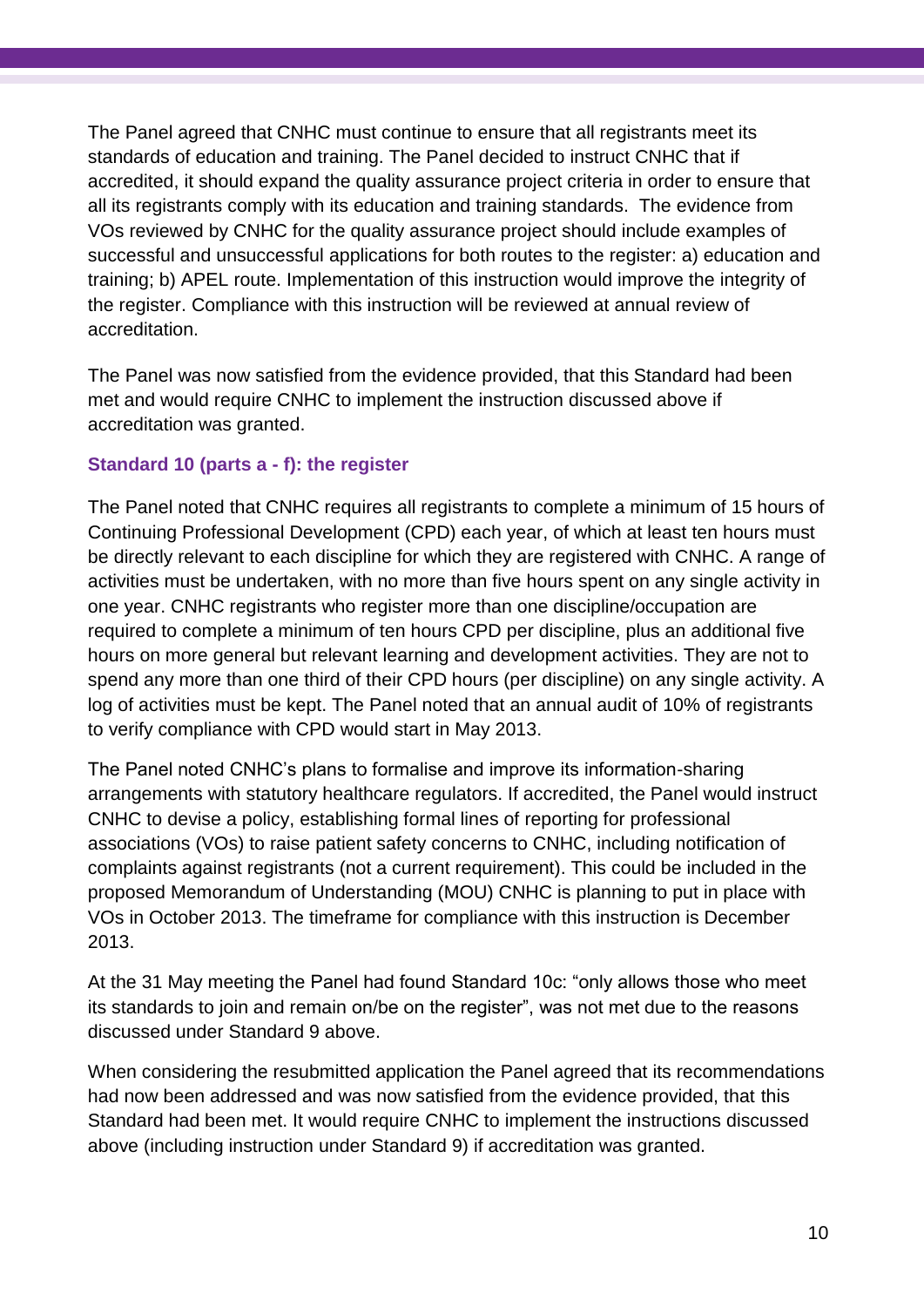#### **Standard 11 (parts a - f): complaints and concerns**

The Panel noted the AVR team's review of CNHC's complaints procedure. As discussed in the instruction under Standard 10 above, the Panel agreed that VOs must inform CNHC about complaints raised against registrants. This could be addressed by the proposed MOU.

The Panel noted new complaints, relating to the potential breach of advertising standards, received by CNHC which are in the process of being investigated. The Panel was concerned that CNHC had not proactively sought to monitor and enforce its own, and the Advertising Standards Authority's advertising standards.

The Panel noted CNHC's use of the 'realistic prospect test' in taking forward a complaint. The Registrar informed that CNHC's complaints procedure seeks to mirror the 'fitness to practise' procedures of the statutory health care regulators.

On the 31 May 2013 meeting the Panel was satisfied, from the evidence provided that this Standard had been met and required CNHC to implement the instruction discussed under Standard 10 above. At the 2 September 2013 meeting the Panel revisited compliance with Standard 11 in light of new information provided in resubmitted application and through the Call for Information.

The Panel discussed the 110 complaints regarding the advertising practices of multiple registrants received by CNHC during the time of the assessment process, and CNHC's subsequent handling of these cases. The Panel sought to understand and clarify the basis on which CNHC made the decision to resolve some of the complaints informally and how the decision(s) fit with CNHC's Complaints Procedure and Complaints Handling Process.

The Panel noted the Registrar's explanation that CNHC's detailed Complaints Procedure did not apply in respect of the informal resolution of complaints and assurance this would be made explicit in the revision of the document that is planned for October 2013. The Registrar clarified that CNHC's Complaints Handling Process (a separate supporting document), 'Preliminary Enquiries' section, stated: "This stage of the procedure is a screening process which will attempt, through appropriate intervention and advice, to seek to resolve and settle complaints" i.e. informal resolution. The Panel noted that CNHC was assessing each complaint to establish the possibility that a service user had fallen foul of false advertising claims or if a breach of contract had occurred. If this was identified, the complaint would be escalated to the Investigating Committee.

The Panel noted that the Complaints Handling Process will also be revised in October 2013 to clarify the meaning of the sentence quoted above and to state explicitly that CNHC does not regard any of the following types of complaints as suitable for informal resolution: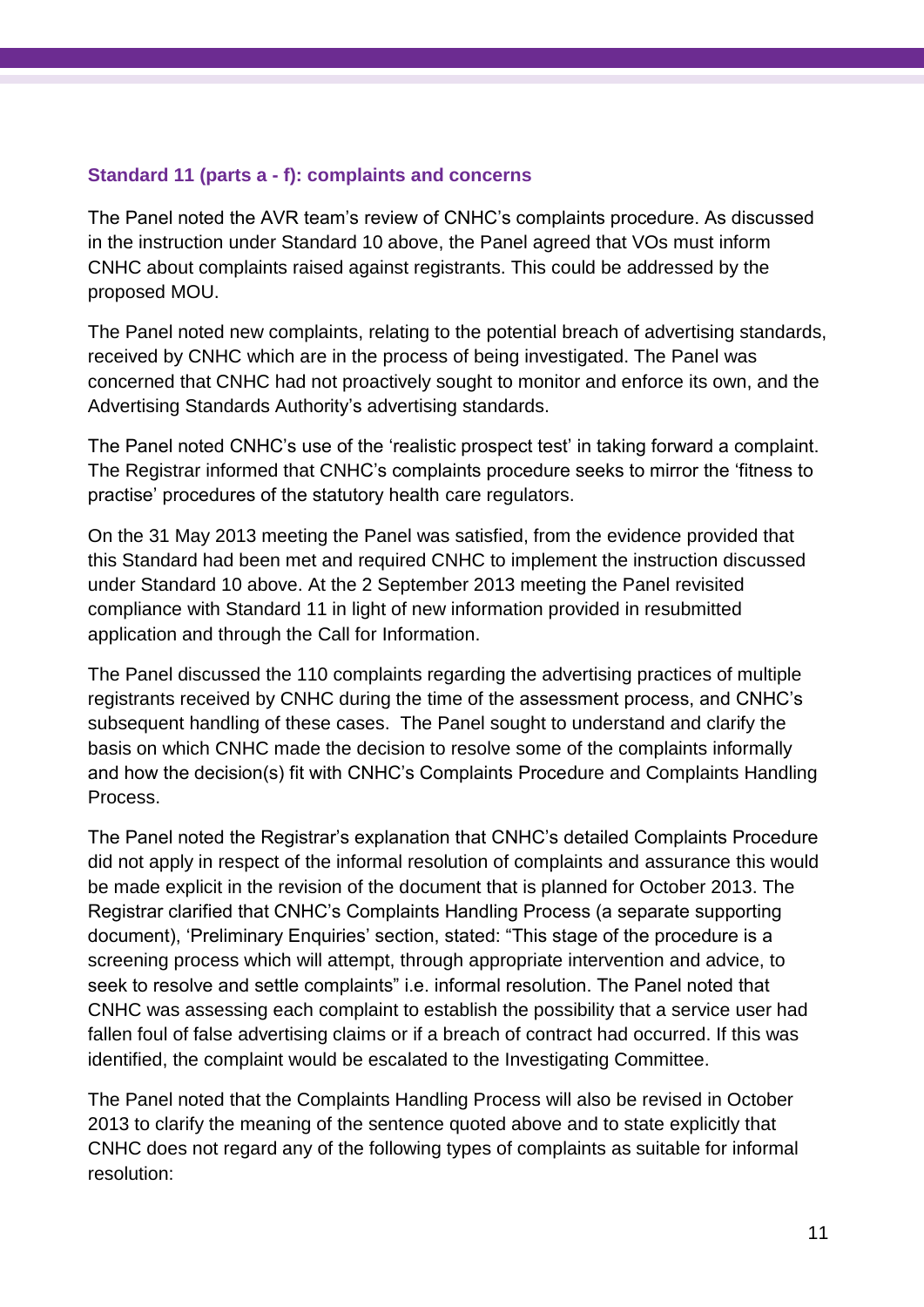- misconduct  $\bullet$
- abuse of trust; boundary violations, predatory or manipulative behaviour
- lapses in professional competence  $\bullet$
- dishonesty  $\bullet$
- $\bullet$ fraud or other proven criminal acts
- concerns arising from the health of the registrant
- $\bullet$ alcohol or substance abuse
- a registrant who has frequently been the subject of complaints  $\bullet$

The Panel discussed that CNHC should assess whether or not some of the complaints received could fall under one of the above types, for example, 'dishonesty', 'fraud or other proven criminal acts' and/or 'registrant is frequent subject of complaints', and therefore, informal resolution would not be suitable and require escalation to formal resolution.

The Panel noted that CNHC had so far contacted some of the registrants named in the complaints, by phone, to discuss removal of disputed material from their websites, via informal procedures. Registrants had been responsive however delays were noted when web designers had to be engaged, further advice from CAP sought, or if registrants also belonged to statutory regulators and had to distinguish from information they were entitled to provide.

The CNHC confirmed that these websites would be reviewed to ensure inappropriate material was removed and did not return. If such material was not permanently removed, or lead to a proven criminal act prosecuted by Trading Standards, CNHC would initiate the formal complaints procedure.

The Panel were satisfied with the explanations provided by the Registrar as to CNHC's handling of the complaints. It concluded that the Standard was met but decided it would impose two short term conditions to allow prompt follow up. The Panel issued the following conditions for accreditation:

- Condition 1: CNHC must have a single complaints procedure where the criteria for handling and recording of these complaints both informally or formally are explicitly clear to the public and explain the types of complaints for which informal resolution is not suitable (e.g. dishonesty, fraud, repeated complaints and so forth). Its criteria and process for escalating complaints from informal to formal procedures must also be clear to the public.
- Condition 2: The 110 complaints discussed in the resubmitted application must be assessed according to procedure and either resolved informally where appropriate or escalated to formal resolution, i.e. sent to the Investigating Committee. The AVR team should be notified when all complaints have been resolved or escalated to formal resolution. A plan for resolution of all complaints should be provided with notification.

CNHC has until the 31<sup>st</sup> of October 2013 to comply with conditions.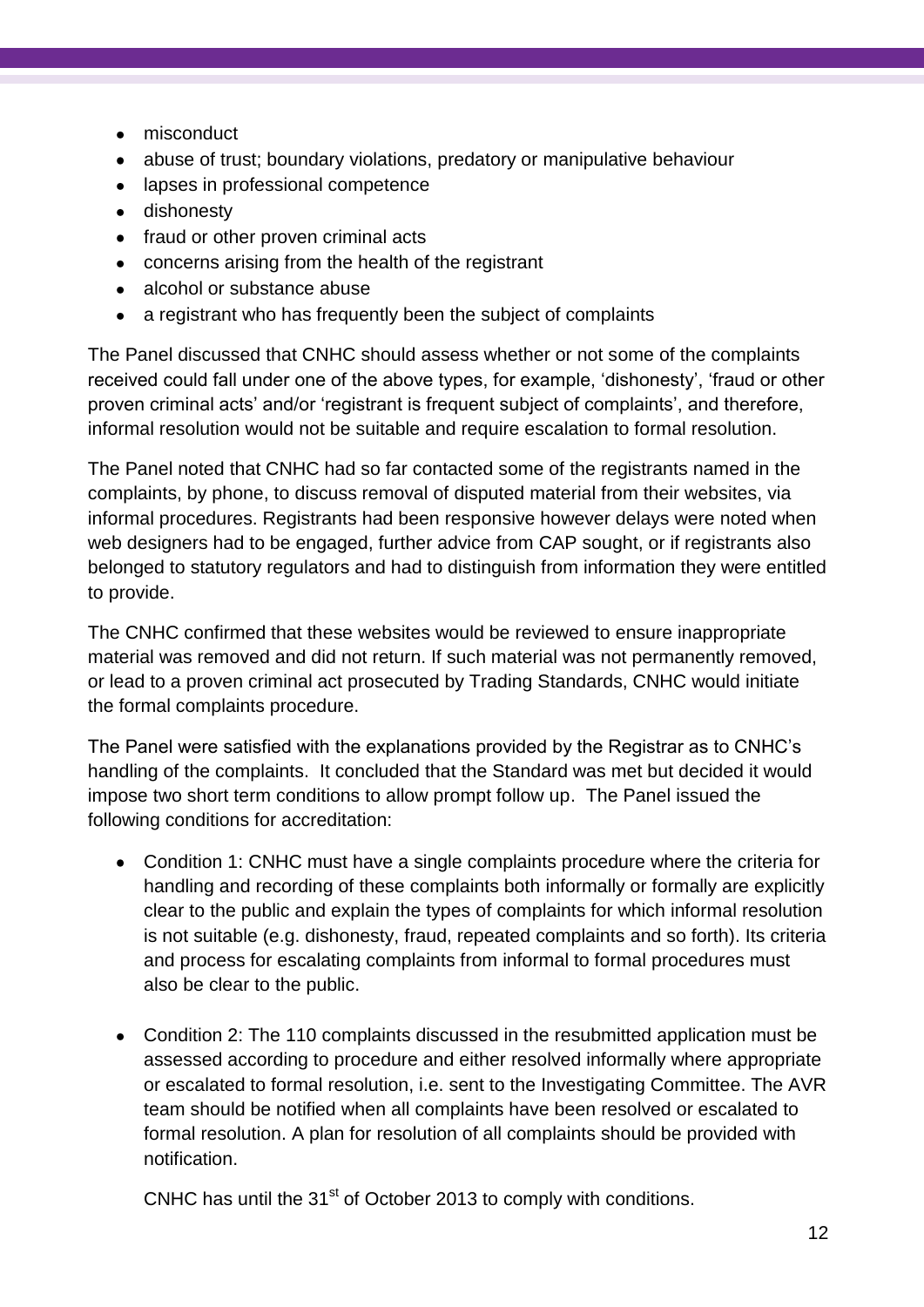The Panel will verify compliance with Condition 1 by reviewing the revised complaints procedure. It has also asked the AVR Team to conduct a site visit to verify compliance with Condition 2, including assessment of a sample of CNHC's handling and recording of these complaints (resolved informally where appropriate or escalated to formal resolution). The AVR Team will provide a report to the Panel who will decide whether the condition has been met.

The Panel found that subject to fulfilment of the above conditions, this Standard will be met. The condition is attached to the applicant's accreditation, and will be published on the directory of accredited voluntary registers until compliance has been verified. Noncompliance with the condition may result in suspension or removal of accreditation.

Please note that the AVR assessment process includes observation of a professional conduct hearing, provided consent from the parties is obtained, and the hearing takes place during the initial assessment. If there is not a hearing to be observed the AVR team carries out a proxy assessment of a transcript of a hearing and/or review a sample of complaints. There was not a hearing during the period of assessment so CNHC is required to notify the AVR team when there is a hearing in the following 12 months and the team will observe provided consent from the parties is obtained. This is a common requirement to all registers accredited by the Authority.

## **Call for Information**

The Panel considered a summary of the main themes identified in the responses, some full responses received through the Call for Information for this application and CNHC's response to the issues raised via the call. The Panel considered whether or not the responses would adversely affect CNHC's ability to comply with the standards. The Panel's consideration is discussed above.

## **Impact Assessment**

The Authority carried out an assessment of the impact of accrediting the CNHC's voluntary register. This assessment is available in Annex A.

## **Equality Duty**

The Authority has had due regard to the equality duty under the Equality Act 2010 in its consideration of CNHC's application for accreditation.

## **Conclusion**

Based on the discussion above the Panel decided to Accredit with Conditions CNHC's register of complementary therapists.

## **Annual Review of Accreditation**

Accreditation of CNHC's voluntary register is valid for twelve months from the date of this letter. The organisation will be required to submit an update on its continuing compliance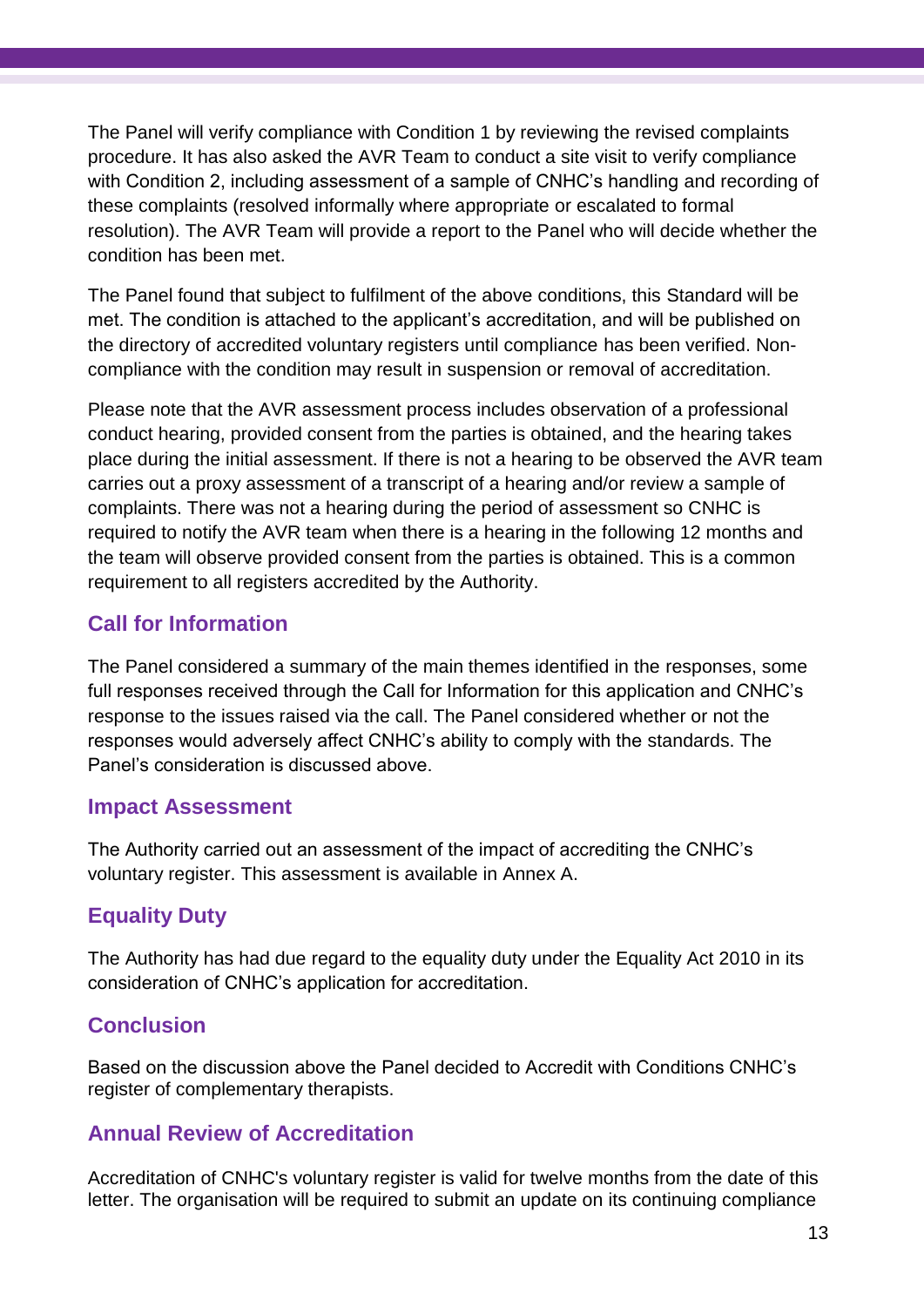with the standards and demonstrate that any actions from learning points, instructions and conditions have been fully addressed. More details about the annual review process will be available in due course.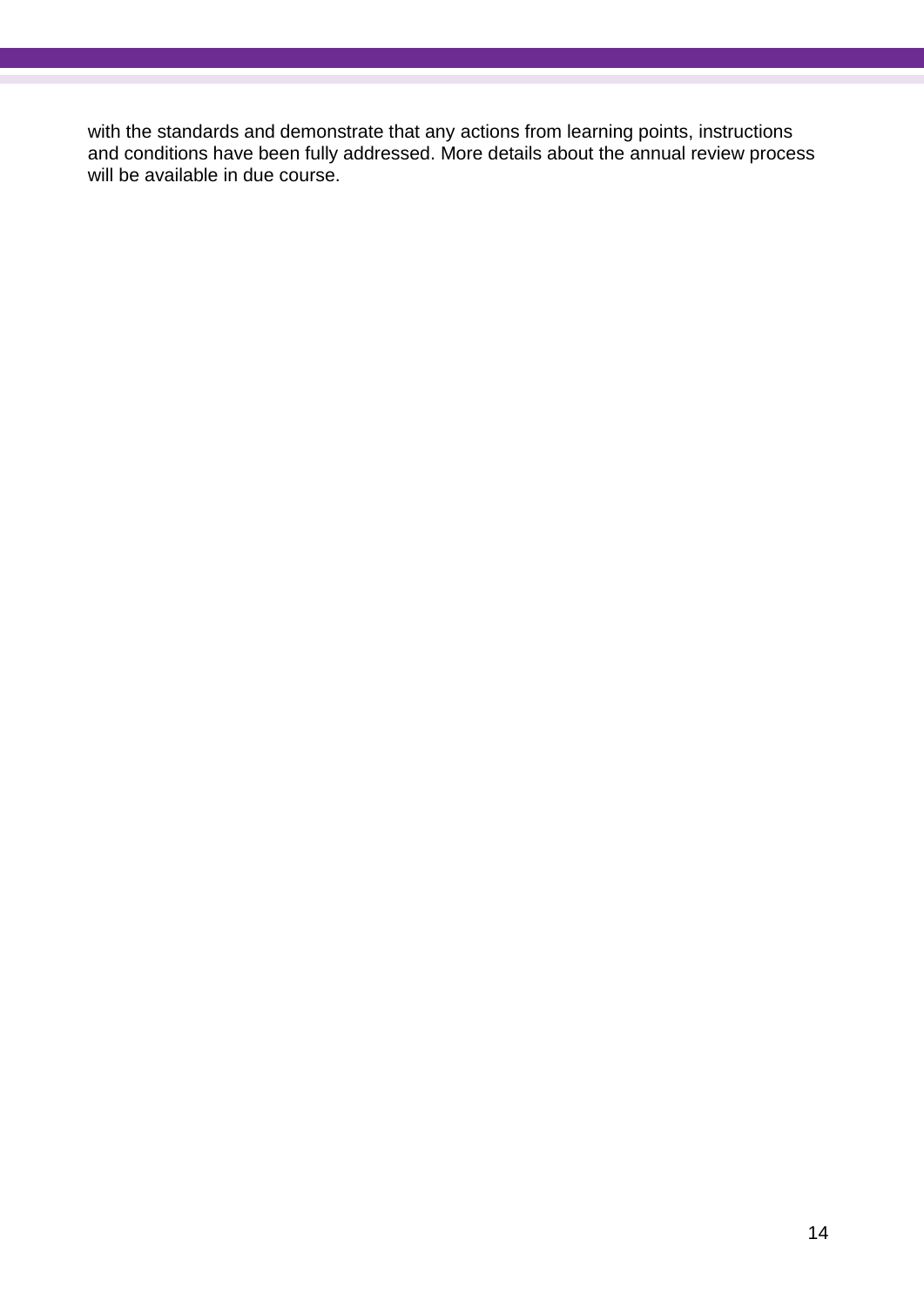## **Annex A**

## **Professional Standards Authorit**y

Accredited Voluntary Register Impact Assessment

| Name of organisation under<br>consideration | The Complementary and Natural Healthcare<br>Council (CNHC) |
|---------------------------------------------|------------------------------------------------------------|
| Geographic                                  | <b>United Kingdom</b>                                      |
| Date of assessment                          | 6 May 2013 and 9 September 2013                            |
| Legislative requirement                     | Health and Social Care Act 2012 (s.229)                    |

## **Impact Assessment:**

|                                                                                                                | Potential impact on service users, registrants and<br>employers                                                                                                                                                                                                                                                                                                                   |
|----------------------------------------------------------------------------------------------------------------|-----------------------------------------------------------------------------------------------------------------------------------------------------------------------------------------------------------------------------------------------------------------------------------------------------------------------------------------------------------------------------------|
| E.63 - accreditation<br>could set and<br>enhance standards<br>of professional and<br>occupational<br>standards | CNHC has standards of professional and occupational<br>competence within its Code of Conduct, Performance and<br>Ethics for Registrants. It will review the Code in due course.<br>revised Code will<br>include signposting to relevant<br>The<br>supplementary guidance<br>to enhance<br>professional<br>and<br>occupation standards.                                            |
|                                                                                                                | In preparation for accreditation the CNHC has formulated and<br>implemented a new quality assurance (QA) project to ensure<br>that its verifying organisations (VO) are verifying applications<br>for registration according to standardised criteria and good<br>practice.                                                                                                       |
|                                                                                                                | The QA project is a mandatory exercise – all VOs are required<br>to participate. Should a VO fail to engage with the QA exercise,<br>they would no longer be entitled to verify eligibility for CNHC<br>registration. The process will be carried out on a yearly basis.<br>From May 2014, the CNHC will seek evidence of indemnity<br>cover from a random sample of registrants. |
|                                                                                                                | In preparing for accreditation CNHC has carried out a risk<br>assessment and detailed the action it is taking to mitigate risk<br>associated with the occupations it registers.                                                                                                                                                                                                   |
|                                                                                                                | The Authority is requesting CNHC to undertake the following:                                                                                                                                                                                                                                                                                                                      |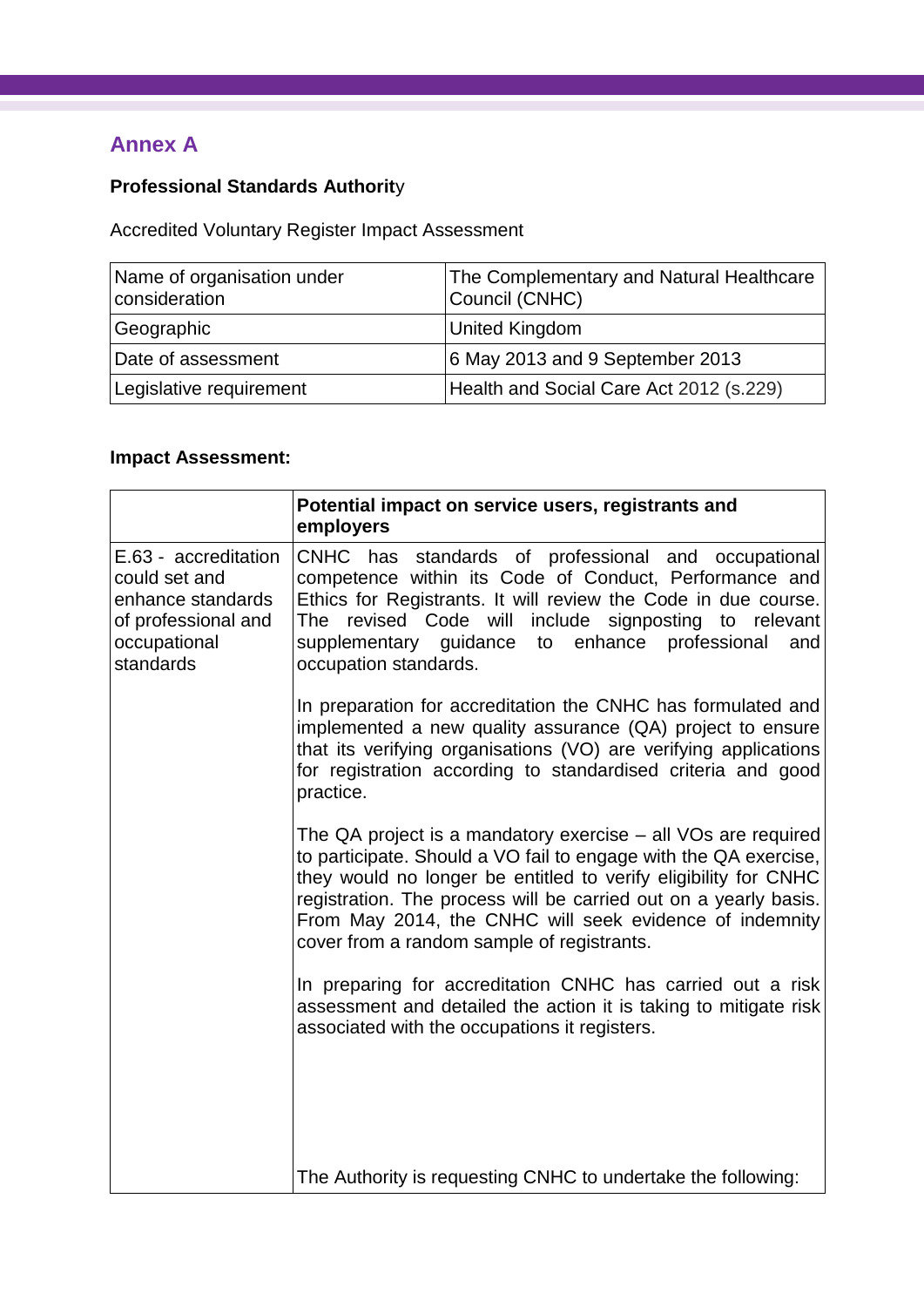#### Learning Points

CNHC may wish to signpost its registrants to relevant guidance on business practice.

#### Instructions:

- CNHC is to notify the AVR team of any new occupations it plans to include on the register.
- CNHC must ensure that only registrants make use of the AVR logo and other benefits of accreditation. It should monitor how its VOs and registrants communicate accreditation.
- CNHC is to ensure that its Code of Conduct states the consequences of breaching the Cancer Act 1939, and that its Guidance on the Cancer Act must identify the relevant sections of its Code. The final version of the Code, and Guidance, demonstrating that this instruction has been addressed, should be sent to the AVR team.
- CNHC should expand the quality assurance project criteria in order to ensure that all its registrants comply with its education and training standards. The evidence from VOs reviewed by CNHC for the quality assurance project should include examples of successful and unsuccessful applications for both routes to the register: a) education and training; b) APEL route.
- CNHC is to devise a policy, establishing formal lines of reporting for professional associations (VOs) to raise patient safety concerns to CNHC, including notification of complaints against registrants. This could be included in the proposed Memorandum of Understanding (MOU) CNHC is planning to put in place with VOs in October 2013. The timeframe for compliance with this instruction is December 2013.

#### Conditions:

Condition 1: CNHC must have a single complaints procedure where the criteria for handling and recording of these complaints both informally or formally are explicitly clear to the public and explain the types of complaints for which informal resolution is not suitable (e.g. dishonesty, fraud, repeated complaints and so forth). Its criteria and process for escalating complaints from informal to formal procedures must also be clear to the public.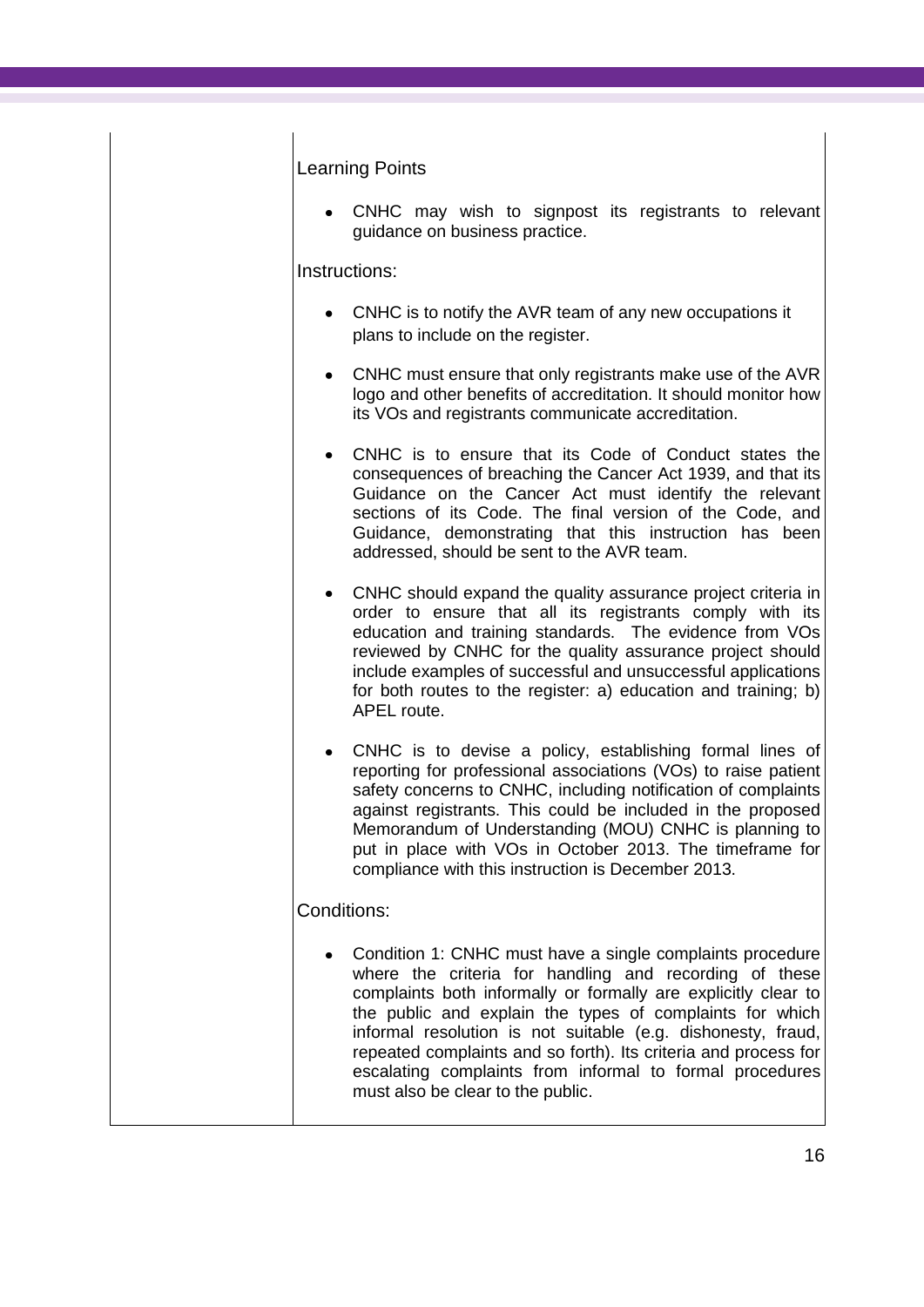|                                                                                                                                                                                       | Condition 2: The 110 complaints discussed in the resubmitted<br>application must be assessed according to procedure and<br>either resolved informally where appropriate or escalated to<br>formal resolution, i.e. sent to the Investigating Committee.<br>The AVR team should be notified when all complaints have<br>been resolved or escalated to formal resolution. A plan for<br>resolution of all complaints should be provided with<br>notification.<br>CNHC has until the 31st of October 2013 to comply with<br>conditions. |
|---------------------------------------------------------------------------------------------------------------------------------------------------------------------------------------|--------------------------------------------------------------------------------------------------------------------------------------------------------------------------------------------------------------------------------------------------------------------------------------------------------------------------------------------------------------------------------------------------------------------------------------------------------------------------------------------------------------------------------------|
| E.64 - the Authority's<br>accreditation<br>scheme is<br>anticipated to<br>operate on a full cost<br>recovery basis in 3<br>years. The annual<br>cost was projected<br>(in 2011) to be | The Authority's accreditation scheme is operated on a not-for-<br>profit basis. The fee has been calculated at £12,000 per<br>application.<br>The fees may be affected by the volume of applications. It is<br>possible that the fee may fall in future years if the volume of<br>accredited registers rises.                                                                                                                                                                                                                        |
| £100,000 per<br>annum.                                                                                                                                                                |                                                                                                                                                                                                                                                                                                                                                                                                                                                                                                                                      |
| E. 65- the Authority's<br>oversight of<br>voluntary registers<br>may impose some<br>costs on voluntary<br>registers and their<br>registrants.                                         | CNHC has paid the Authority £12,600. An additional payment<br>of £600 was made to cover for the additional costs of reviewing<br>the education and training standards for the 15 occupations<br>registered by CNHC.                                                                                                                                                                                                                                                                                                                  |
|                                                                                                                                                                                       | The Authority has ascertained that the cost of accreditation for<br>CNHC is sustainable over the next year. This will be reviewed<br>again during annual review of accreditation.                                                                                                                                                                                                                                                                                                                                                    |
|                                                                                                                                                                                       | There are approximately 4,956 CNHC registrants in the UK<br>(May 2013). A number of registrants practise more than one<br>therapy (for example, aromatherapy and reflexology).                                                                                                                                                                                                                                                                                                                                                       |
|                                                                                                                                                                                       | CNHC is funded entirely by registrant fees. The initial<br>registration fee is £55 for the first occupation registered and<br>£10 for each additional profession registered up to a maximum<br>of four, after which any new occupation per registrant is<br>registered at no fee. The annual retention fee is £55 for the<br>first occupation and £5 for each additional one $-$ again there is<br>no fee for more than four additional occupations per registrant.                                                                  |
|                                                                                                                                                                                       | The CNHC plans to increase its registration/annual retention<br>fee to £60 from September 2013.                                                                                                                                                                                                                                                                                                                                                                                                                                      |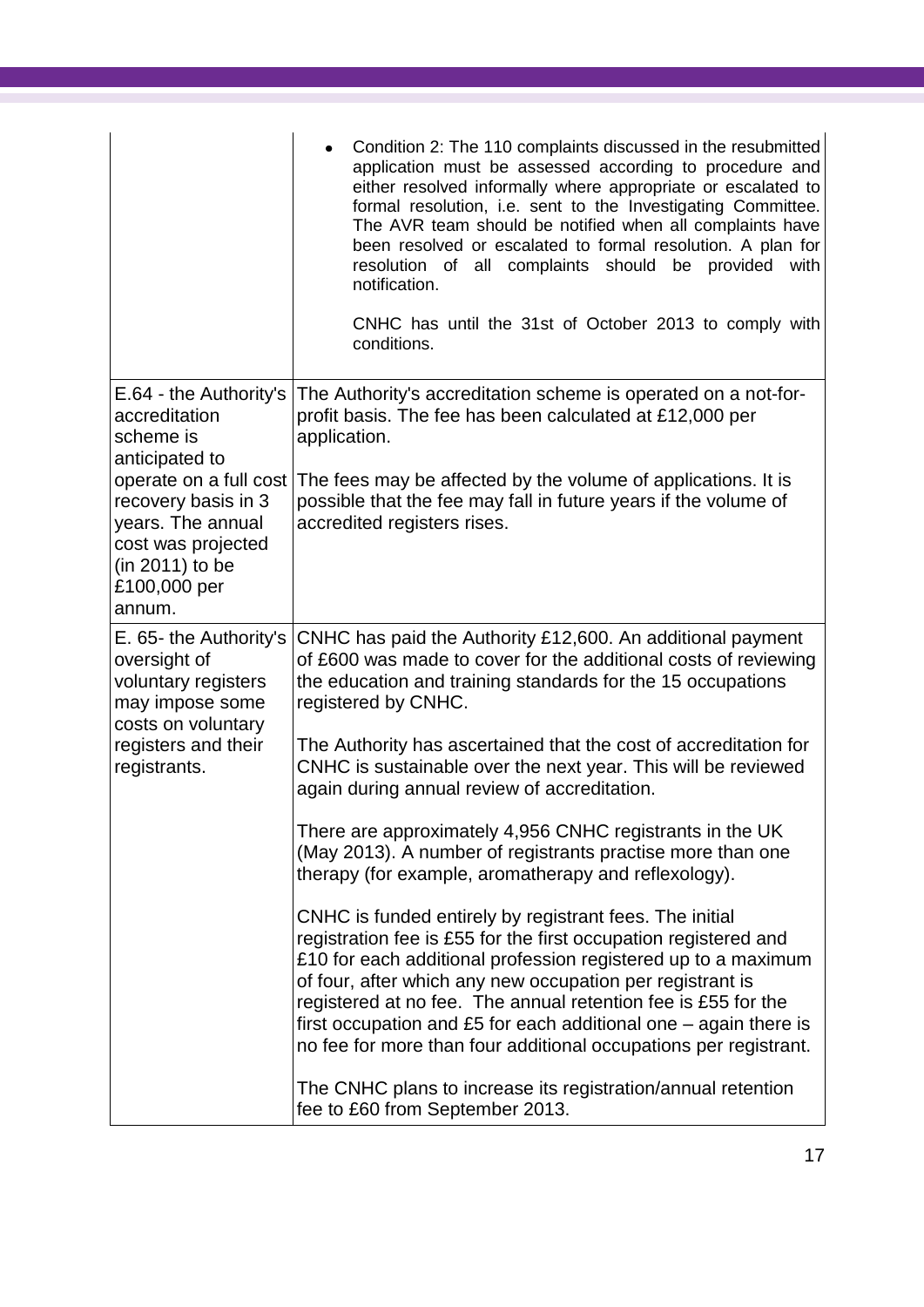|                                                                                                                                                                        | This is not considered to be a direct effect of accreditation. The<br>CNHC affirm that the fees were due for review.                                                                                                                                                                                                                                                                                                                                                    |
|------------------------------------------------------------------------------------------------------------------------------------------------------------------------|-------------------------------------------------------------------------------------------------------------------------------------------------------------------------------------------------------------------------------------------------------------------------------------------------------------------------------------------------------------------------------------------------------------------------------------------------------------------------|
|                                                                                                                                                                        | They consider that accreditation would increase interest in the<br>organisation and enhance membership as practitioners wish to<br>belong to an organisation with greater gravitas.                                                                                                                                                                                                                                                                                     |
|                                                                                                                                                                        | It will be of benefit to service users to be able to choose<br>practitioners from a register that has been independently<br>assessed by the Authority as meeting high standards.                                                                                                                                                                                                                                                                                        |
| E.66 - accreditation<br>should lead to<br>improved standards                                                                                                           | The CNHC has satisfied the Authority's requirements for<br>compliance with education and training standard.                                                                                                                                                                                                                                                                                                                                                             |
| of education,<br>proficiency and<br>conduct.                                                                                                                           | Practitioners must meet, as a minimum, the National<br>Occupational Standards for safe and competent practice.                                                                                                                                                                                                                                                                                                                                                          |
|                                                                                                                                                                        | All of the professional associations that verify applications for<br>CNHC registration have provided written undertakings to<br>CNHC affirming that there are processes in place to map the<br>training and skills outcomes of their members to the NOS.                                                                                                                                                                                                                |
|                                                                                                                                                                        | In collaboration with Professional Specific Boards, the CNHC<br>publishes definitive lists of courses/awards that meet CNHC<br>entry requirements for some occupations.                                                                                                                                                                                                                                                                                                 |
|                                                                                                                                                                        | The CNHC, as previously mentioned, undertakes a system of<br>quality assurance of this process.                                                                                                                                                                                                                                                                                                                                                                         |
| E.67 - accreditation<br>should improve the<br>ability of employers<br>and service users to<br>distinguish those<br>who have met<br>nationally accredited<br>standards. | The CNHC plans to boost its awareness campaign with the use<br>of social media and further deployments via the local<br>champions scheme (this is to coincide with accreditation of<br>their register, should the AVR Panel accede to their<br>application). They frequently write to NHS employers, public<br>and private health and care organisations, as well as<br>encourage the public, to seek CNHC registered complementary<br>therapists.                      |
|                                                                                                                                                                        | Of the 77 professional associations (May 2013 – 52 in Sept<br>2013), which hold separate membership lists, only one<br>organisation (the professional association for colonic<br>hydrotherapists), makes mandatory that its members to be<br>CNHC registered. The British Association of Nutritional<br>Therapists has announced that it has plans to do likewise; and<br>the CNHC anticipates that accreditation may result in further<br>organisation following suit. |